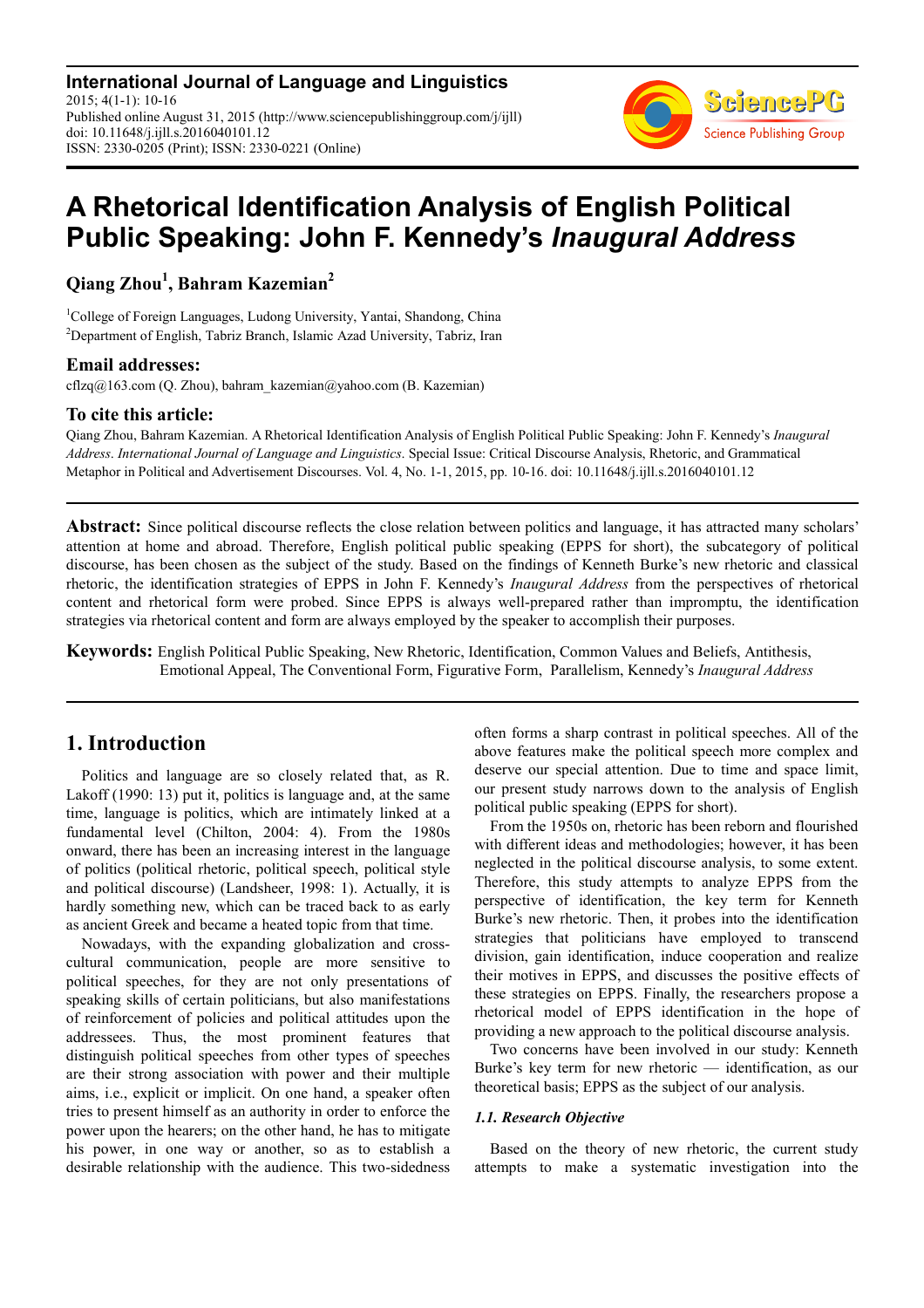rhetorical process of EPPS, to figure out how the speakers achieve its rhetorical effect, and to discuss how the politicians use the identification strategies to transcend division, gain identification, induce cooperation, and thus, realize their motives. A rhetorical model of EPPS identification will be put forward to help people interpret EPPS in a more effective way.

#### *1.2. Research Methodology*

On the basis of introducing identification systematically, several addresses would be analyzed in particular. The data will be collected from the published books and the websites. which possess prominent characteristics of EPPS. The interpretation of the speeches—how speakers employ the identification strategies to transcend division, gain identification, induce cooperation and realize their motives in EPPS, is the focus of the study.

The methodology employed in the research is the combination of qualitative method and quantitative method, in which qualitative method is the primary one. Generally speaking, our study is speculative in nature.

## **2. Literature Review**

EPPS has attracted many scholars' attention at home and abroad, which has been approached from a wide range of disciplines, like pragmatics, systemic-functional grammar, stylistics, critical discourse analysis, cognitive linguistics, and rhetoric. With regard to the political discourse, these studies have all made their great contributions and shed light on the different aspects of the total phenomenon.

#### *2.1. The Pragmatic Approach*

The Politeness Principle and Austin's Speech Act theory are two theoretical bases for the studies in this discipline. Chilton (1990: 201-224), Maynard (1994: 233-261), Blas-Arroyo (2003: 395-423), and Li Liwen (2006) have done their studies based on the framework of Brown-Levinson's Politeness Principle and found that the political discourse can be said to use positive and negative face strategies in consensus and predisposition building.

Harris, Grainger, and Mullany (2006: 715-737) have treated the political apology as a research topic in the framework of Austin's Speech Act theory. Having examined the pragmatics of such apologies as a generic type of discourse, they have found that a valid political apology needs to contain the locutionary act, the illocutionary act, and the illocutionary force.

#### *2.2. The Systemic-Functional Approach*

Based on the theories of Halliday's systemic-functional grammar, Wang Xin (2003: 6-10) and Zu He (2005) have investigated EPPS on different levels, and found that modal auxiliaries, pronouns, imperative structures and tense shift are the elements frequently used in the political speeches. Huo Yiqin (2006: 292-293, 297) has analyzed the interpersonal meaning and its realization in EPPS from the angles of interpersonal role, mood, and modality. In the framework of the Appraisal theory, Zhong Lili (2005: 54-57) and Zhang Shutang (2006), through analyzing the subsystems of the Appraisal theory, have found out that in order to deliver his/her messages explicitly, a speaker selects his/her vocabulary carefully in political speeches. Liu Lili (2013) has studied how lexical cohesion is applied in the register of English public speaking.

In some other remarkable studies, Behnam and Kazemian (2013), Kazemian et al. (2013), Kazemian and Hashemi (2014a, b), Noor et al. (2015a, b) have adopted Hallidayan SFL to pinpoint and analyze Ideational and Interpersonal Grammatical Metaphor (GM) and the role played by them in political speeches, religious and scientific texts drawn from very influential magazines and addresses. Their analyses indicate that Interpersonal and Ideational GM have dominated political, scientific texts etc. and the prevailing process types in Ideational GM are material and relational types. Consequently, the tone of the writing in analyzed texts is more abstract, ritualistic and formal. In science, instances of Ideational GM enable technicalizing and rationalizing; and in politics they deal with dominance, provocation, persuasion toward intended objectives. Nur (2015: 52-63) made an analysis of interpersonal meta-function in public speeches.

#### *2.3. The Stylistic Approach*

Different approaches to modern linguistics give rise to different approaches to stylistics. Halliday's functional stylistics is prevalent in recent years. Xiong Li (2004: 407- 410), Ma Jianhe (2004), and Yu Lijia (2014) have based their studies on Halliday's three metafunctions, together with some valuable views in some other famous stylists' theories, such as the Author's Decision by Buffon, the Reader's Reaction by Michael Riffaterre, the Affective Stylistics by Stanley Fish, situational context and the like. Another enlightenment on these studies is coming from Jakobson's theory of multidimensional stylistic analysis.

#### *2.4. The Approach of Critical Discourse Analysis*

Zhang Lei (2005: 23-25), Xiang Yunhua (2006: 25-28) and Yu Zan (2006) have applied this theory to analyze Bush's speeches on the capture of Saddam Hussein and the War in Iraq. They have also discussed the language features of EPPS, the means to conceal the asymmetry of power, the relationship between language and ideology, and the strategies the speakers have employed to achieve their political goals in EPPS. Kazemian and Hashemi (2014b) have also investigated Barack Obama's 2012 five speeches based on Ideational GM, rhetorical devices and CDA. The results represent that nominalization, parallelism, unification strategies and modality have dominated in Mr. Obama's speeches. There are some antithesis, expletive devices, and passive voices in these texts as well. Ehineni (2014: 109-117) analysed Nigerian political manifestos from the perspective of critical discourse analysis of modals.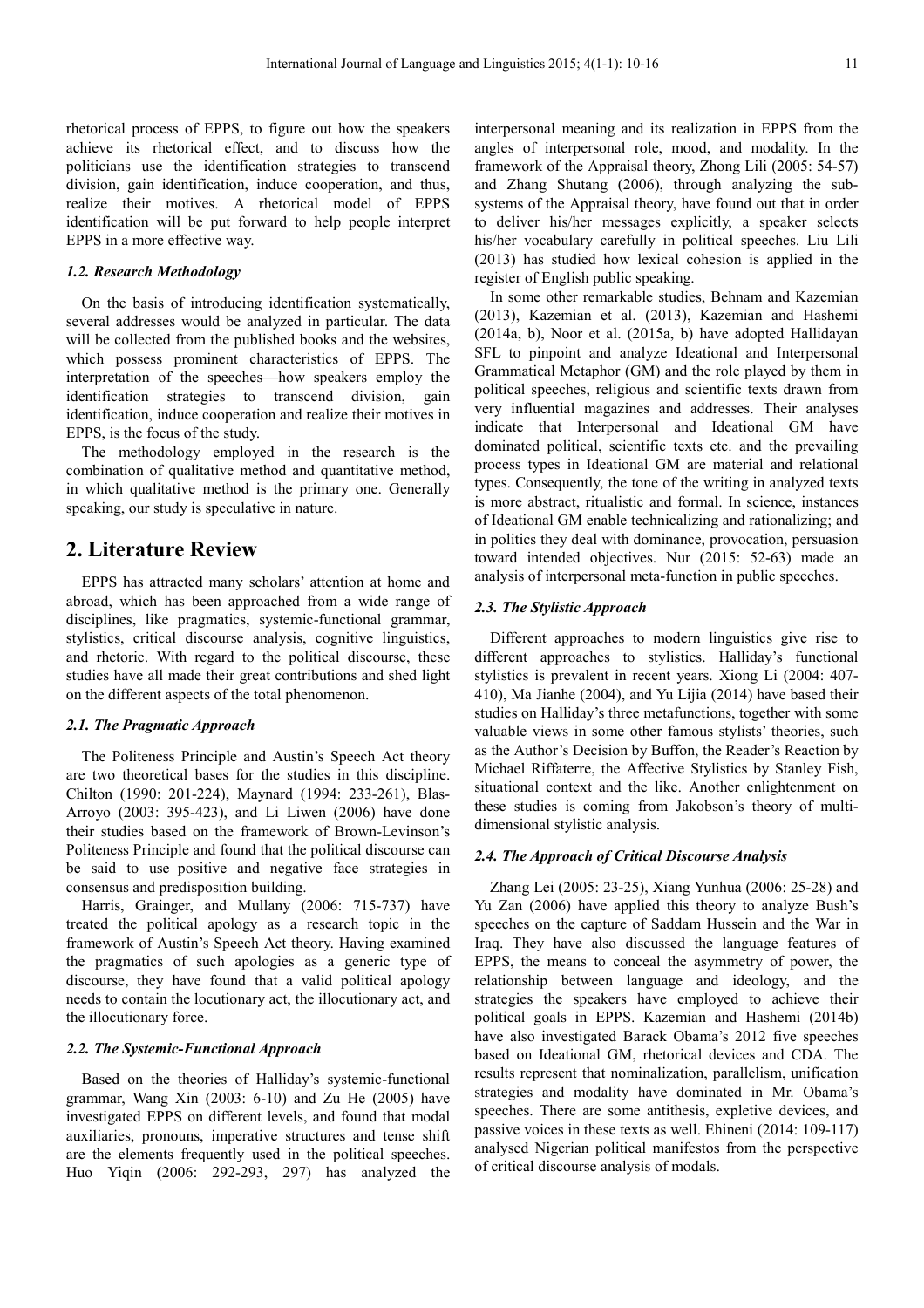### *2.5. The Approach of Cognitive Linguistics*

The studies of political discourse from the approach of cognitive linguistics are mainly centralized in the utilization of metaphor. Sun Yanshu (2004: 111-112) has analyzed several political addresses and proposed that political metaphors are utilized to express certain political opinions, awaken the audiences' emotions and pilot the public's political tendencies. Cao Yumei (2006) has also identified, classified and explained the metaphorization in the US presidential inaugural addresses and found that metaphor can make discourse more accessible. In addition, Zinken (2003: 507-523) and Dijk (2006: 159-177) have discussed the role of metaphor in interpreting the ideology of EPPS. Cai-yan (2011: 700-777) has illustrated the functions of modality metaphors in president's radio addresses.

### *2.6. The Rhetorical Approach*

Maynard (1994: 233-261), Chen Dongmei, Xin Ke (2006: 68-71) and Kazemian and Hashemi (2014a) , analyzing figures of speech in EPPS, have found that the ample uses of figures of speech could make the addresses and the audience more convincing and more agreeable to the suggested political views respectively. Flowerdew (2002: 149-180) expounded the rhetorical and identity strategies in the discourse of colonial withdrawal.

Zhang Yufang (2005), in the instruction of the rhetorical criticism of speech, has analyzed two speeches: one is American President Bill Clinton's speech at Beijing University; the other is Chinese Premier Zhu Rongji's speech at Massachusetts Institute of Technology. Chen Changheng (2006) has analyzed Bush's addresses from the perspective of rhetorical language, rhetorical techniques, and audience adaptation.

Rex (2011) employed a rhetorical approach to the study of the president's war agenda, suggesting that modern presidents have substantial power to set the agenda with respect to war. That power is enhanced by a more frequent use of presidential rhetoric and the institutional resources aiding it. The research of Schroedel et al. (2013) systematically analyzes the use of charismatic rhetoric in a presidential election campaign for all major candidates running in the primary and general election. Martin (2015) drew upon and developed the insights of "rhetorical political analysis" to account for the way, through the medium of speech, that ideas are themselves instances of action, emphasizing the situated nature of ideas.

## **3. Theoretical Framework**

Kenneth Burke defines rhetoric as "the use of words by human agents to form attitudes or to induce actions in other human agents" (1969: 41), or "the use of language as a symbolic means of inducing cooperation in beings that by nature respond to symbols" (1969: 43). That is to say, rhetoric is the inducement to action. Through inducement, people can be brought together and given incentives to act in

suggested ways. Rhetoric deals with language's role in identification, persuasion and inducement of attitudes and actions. It focuses on the exchange of discourse as a central mode through which social orders are constructed and transformed through the addressed symbolic actions. For Burke, rhetoric is far more than a way to help you form arguments, as classical rhetoric does. It is a tool to analyze the world. Rhetoric helps human beings to reveal the rhetorical motive, that is, the urge to persuade. In Burke's view, the key term for his rhetoric theory is identification, instead of mere persuasion, which is a profound shift of emphasis from the Aristotelian rhetoric and enhances the status of rhetoric as a discipline greatly.

Taking the identification theory from Kenneth Burke's new rhetoric as our theoretical basis and part of the presidential addresses as our data, the researchers would try to analyze how the speaker uses a series of identification strategies, consciously or unconsciously, to transcend division, identify with the audience, and, thus, realize their political purposes in EPPS. The authors assume that there is a division between the politicians and the audience in a certain context. If speakers want to transcend it, gain identification, and thus, achieve their speaking purposes, they should employ a series of language strategies and techniques in their speaking.

In Burke's sense, a rhetor "can't possibly make a statement without its falling into some sort of pattern, any consideration of the subject or content of rhetoric also must include a consideration of its form" (Foss, Foss, and Trapp, 1985: 162). Rhetorical content and rhetorical form are equally important to rhetorical acts. In communication, undue emphasis on rhetorical form is not conclusive to identifying with its audience, as David Ogilvy (1963: 96) says, the consumer is not a moron; she is your wife. You insult her intelligence if you assume that a mere slogan and a few vapid adjectives will persuade her to buy anything. She wants all the information you can give her. This is true of any communication, of course no exception to EPPS. What moves the audience is not the pure form but the practical benefit the speaker may bring about. Likewise, undue focus on content is less likely to obtain identification. The noisy surroundings as well as too-much-to-be-processed amount of information render most of them in the periphery of the audiences' attention and interest. Form is the first thing that the audience approaches a discourse. If form cannot attract the audience, EPPS, good as its content may be, has little chance of catching its audiences' attention and arousing their interest, not to mention gaining identification and achieving the communicative purposes.

Since identification results from an interaction of form and content (Foss, Foss, and Trapp, 1985: 163), the authors would analyze EPPS from these two aspects: identification strategies via rhetorical content and form, and put forward Fig. 1 as the rhetorical model to analyze EPPS identification, which will be fully justified in the following section.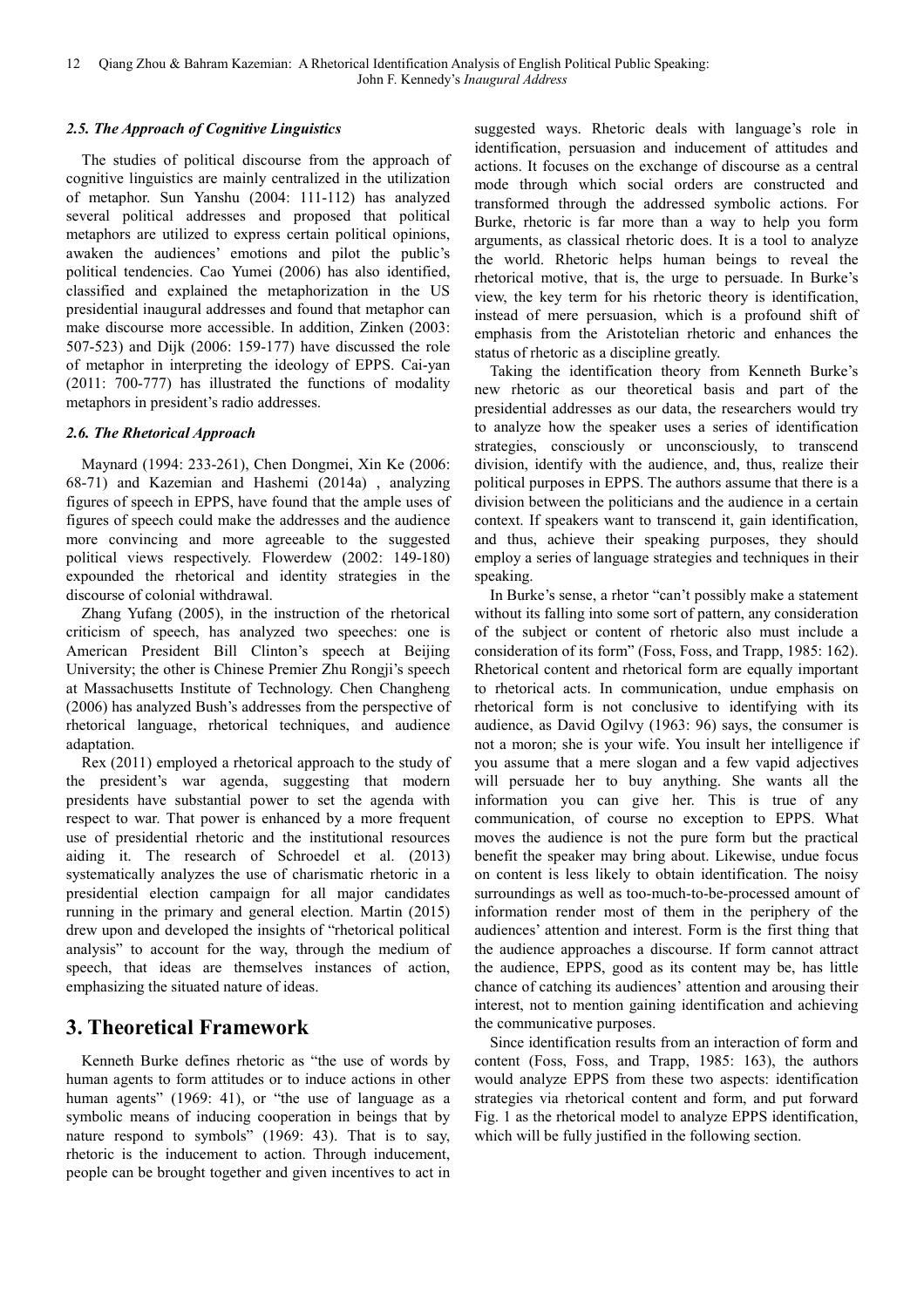

*Fig. 1. A rhetorical model of identification: English Political Public Speaking.* 

## **4. A Case Study of John F. Kennedy's**  *Inaugural Address*

Almost every inaugural address is well prepared "to appeal to their countrymen to take pride in their country, to cherish her long-held traditions, and to put behind them the divisiveness of the past campaign and unite for the common good" (Rohler and Cook, 1998: 243). The inaugural address, as the formal debut of the president, would be employed to state political values, and persuade the public to accept and support them. Therefore, the proper use of rhetorical strategies to identify with the audience is the prerequisite to his later successful administration.

The writers would take John F. Kennedy's *Inaugural Address*, which is evaluated highly by critics, and is quoted more often than any other inaugural addresses, as our case analysis. However, in this analysis, we would put our emphasis on the strategies of *emotional appeal*, *antithesis*, *subconscious identification*, *conventional form*, and *figurative form* employed by Kennedy, which are more salient features than other strategies.

The division exists between the speaker and the audience for any rhetorical act. In this address, it is whether to accept and support the political claims made by Kennedy. That is to say, there are rhetorical exigencies for Kennedy to solve. In this process, Kennedy exerted a series of identification strategies to realize his motive, not only via rhetorical content, but also via rhetorical form.

The first strategy is the appeal to *common values and beliefs*. At the very beginning, he states that '*his election is not a victory of party but a celebration of freedom, which is prescribed by his forebears nearly a century and three quarters ago'*. Moreover, this value is stated repeatedly throughout the address by such substitutional words as the *rights of man*, *human rights*, *liberty*, *free society* and so on. The sense of *freedom* is cherished by Americans. By appealing to this common value, Kennedy has achieved the favorable impression from the domestic audience.

Kennedy knew that he would be also addressing the international audience at the same time. Then, he appealed to other common values, such as *progress*, *quest for peace*, *quest for prosperity* and *need of security*. They are common values shared by peoples all over the world, whatever their cultures and social backgrounds. As a result, Kennedy won the appreciation and trust of the people, who are America's old

allies, the newly independent states, the miserable people, the South American states, the United Nations and America's enemy nations.

In addition to the above-mentioned values and beliefs, Kennedy also resorted to the religious power or the adherence to God. For example, in the first paragraph, *'For I have sworn before you and Almighty God the same solemn oath our forebears prescribed nearly a century and three quarters ago'*. Kennedy put his hands on the Bible and swore. In paragraph 18, he used the command of Isaiah — *to 'undo the heavy burdens… and to let the oppressed go free'*, to explain his political policies. In the concluding part, he called on in the name of God by saying *'let us go forth to lead the land we love, asking His blessing and His help, but knowing that here on earth God's work must truly be our own'*. Insofar as the *emotional appeal*, Kennedy would gain identification with both American people and the other peoples in the whole world.

The second rhetorical strategy used in this address is to gain *identification via antithesis*. As we all know, the address was delivered during the cold war period. Therefore, he referred tactfully to — *those nations who would make themselves our adversary* implying the former U. S. S. R., and asked to *begin anew the quest for peace*, meaning stopping the arms race and nuclear weapons competition. By saying this, Kennedy succeeded in identifying with the American by an outside enemy — the former U. S. S. R. Since there is an outside enemy, the American people are more likely to unite and trust the government. He also won the respect of the international audience, for he wanted peace to the world.

Another point Kennedy exploited is the *tyranny*, *poverty*, *disease* and *war*, which are common enemies of all the mankind. He called to the whole world for forging *a grand and global alliance to assure a more fruitful life for all mankind*.

The convincing power of establishing antithesis is so obvious that Kennedy impressed the audiences, home and abroad, as a man who is in pursuit of freedom and intends to free the world from the undesirable situations. This impression is also advantageous to induce the audience to identify with his policies.

The third strategy used in this address is *the abundant uses of the first personal plural pronoun*, which can help the speaker to establish identification with the audience unconsciously or subconsciously. The use of '*we'* is equal to saying that we belong to the same category or group and share the common interests, which is helpful to shorten the distance between the speaker and the audience. Furthermore, it can incite the community's consciousness and minimize the group difference. For example, *Let every nation know, whether it wishes us well or ill, that we shall pay any price, bear any burden, meet any hardship, support any friend, oppose any foe, in order to assure the survival and the success of liberty*. The uses of '*we'* and '*us'* in this sentence distinguished the Americans from other nations, and provoked the national pride and responsibilities of the Americans as a whole nation, which made the address substantially provocative.

The fourth strategy, classified into the identification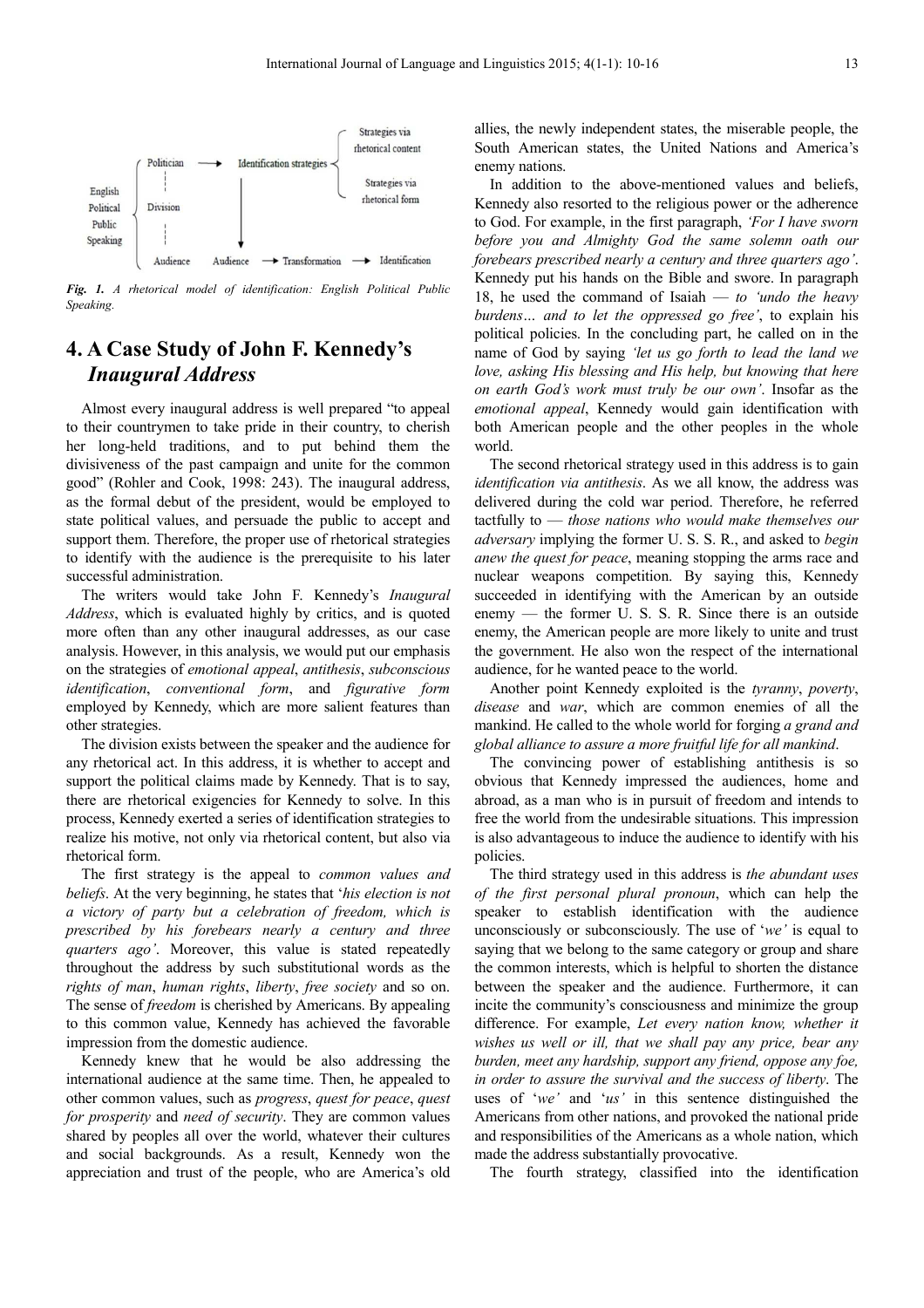14 Qiang Zhou & Bahram Kazemian: A Rhetorical Identification Analysis of English Political Public Speaking: John F. Kennedy's *Inaugural Address*

strategies via the rhetorical form, is *the conventional form*. John. F. Kennedy's inaugural address accorded with the typical structure of EPPS. The structure of his address is wellorganized. It is comprised of the opening part (Para.1), greeting the audience, the introduction part (Para. 2-5), clarifying the background information; the body part (Para. 6- 13), discussing his political policies, the conclusion part (Para. 14-24), calling upon the audience to act in the suggested way; the closing remarks (Para. 25-27), calling upon and praying for the audience. The neat and rational organization helped Kennedy to put across his political claims to both the domestic and international audiences. What's more, the neat organization of the address can enhance the reliability of the speaking, thereby, it can enhance the reliability of the speaker. Through the careful arrangement of the address, the audience is inclined to cooperate, and to identify with the speaker unconsciously.

John F. Kennedy's *Inaugural Address* also possesses the typical stylistic features of EPPS. In English discourses, words contained six letters or three syllables are considered as "big words" or formal words, and 20% of the "big words" is the boundary of judging whether the discourse is formal or conversational. In his address, about 26% of the words in the speech contain more than six letters. Therefore, it is formal in style. The variety of the sentence lengths and sentence types also justifies this point effectively. Except the opening greetings, the address contains 1,338 words and 52 sentences. There are 8 sentences containing less than ten words, accounting for 15.69%; 16 sentences containing less than twenty words account for 31.37%; 13 sentences containing less than twenty words account for 25%; 5 sentences containing less than twenty words account for 9.62%; 10 sentences containing less than twenty words account for 19.23%. There are 25 simple sentences in the address, accounting for 48.08%; 4 compound sentences accounting for 7.69%; 23 complex sentences accounting for 44.23%. The proper employment of short and long sentences, and the various sentence types not only contribute to the expressive power of his address, but also help Kennedy to satisfy the audiences' anticipatory expectations of the address's form and pattern. Thus, they can be employed to achieve identification with the audience as far as the conventional form concerned.

The following figures illustrate the proportions in a more explicit manner. In Fig. 2, A *represents sentences containing less than ten words*; B, *sentences containing less than twenty words*; C, *sentences containing less than thirty words*; D, *sentences containing less than forty words*; E, *sentences containing more than forty words*.



*Fig. 2. The percentage of sentence length in John F. Kennedy's Inaugural Address.* 



*Fig. 3. The percentage of sentence types in John F. Kennedy's Inaugural Address.* 



*Fig. 4. Identification strategies of John F. Kennedy's Inaugural Address* 

The use of *figurative form* can be termed as the fifth strategy used in this address. If the speaker attempts to make his address more forceful and persuasive, he would resort to the figurative use of language. John F. Kennedy is no exception. In his address, he employed many figures of speech, such as *parallelism*, *metaphor*, *alliteration*, *reversal*, *antithesis*, *climax*, etc. For example, at the beginning of Para. 6-11, *to those*… and Para. 15-19, *Let both sides* …, these *parallel* and *repetitive* structures are not only helpful to explain the speakers' ideas in a forceful way, but more importantly, beneficial to impress the audience. The use of antithesis in his *'United, there is little we cannot do…. Divided, there is little we can do…;* and the uses of reversal *Let us never negotiate out of fear. But let us never fear to negotiate. , Ask not what your country can do for you — ask what you can do for your country,* and *ask not what America will do for you, but what together we can do for the freedom of man'* put all his propositions in two different situations. By this contrast, the audience would be more responsive to his suggestions, thus, much more likely to agree with him.

The uses of *figurative form* in this address are too many for us to enumerate here. What we can do is just list a few of them, not all. However, all the figurative or minor forms as the identification strategies contribute greatly to the appreciation and understanding of this address. So do the identification strategies via rhetorical content and form. One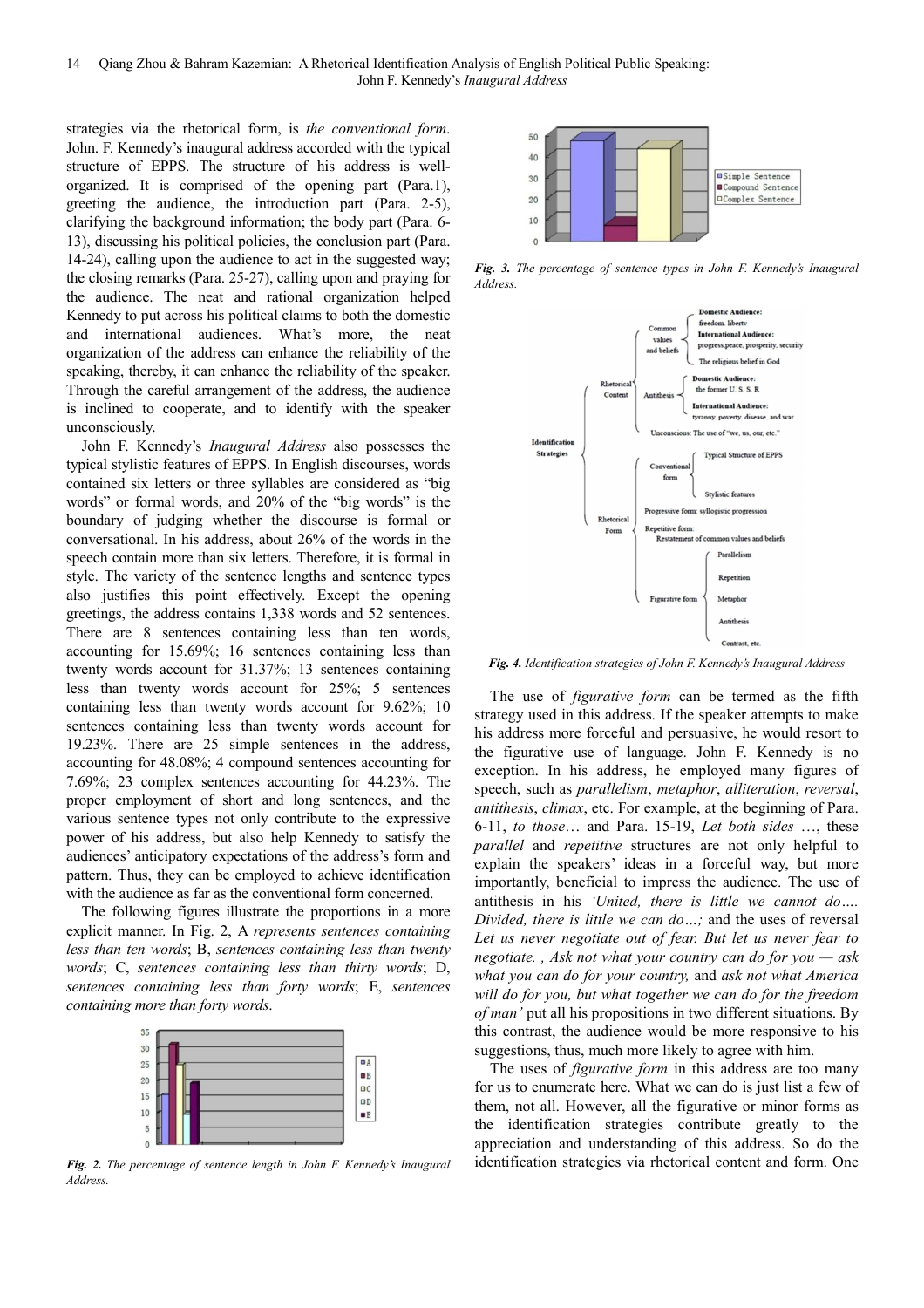strategy always implies another one. For example, the wellknit organization of the address means the employment of *rational appeal* and *progressive from*, and the repetition of the common values and beliefs implies the uses of *repetitive form*. Although these aspects are not discussed in this section, it does not mean Kennedy has not exploited them.

Thanks to the rhetorical strategies employed by John F. Kennedy, his *Inaugural Address* has achieved historical significance and ranked highly by the later generations. Fig. 4 summarizes Kennedy's major identification strategies

## **5. Conclusion**

Having analyzed the speech, we can draw the following conclusions. Firstly, the rhetoric of EPPS is a process of identification in which both the speaker and the audience try to commune with each other, verbally and non-verbally, in content and in form. The identification between them could be achieved via rhetorical content and rhetorical form. Rhetorical content is likely to bring about identification, for it appeals to people's faculties and meets their needs. Rhetorical form makes identification possible, because the audience first get involved in the form and then in the content. Secondly, some identification strategies are used more frequently than others in EPPS, according to different circumstances under which EPPS has been delivered and various purposes the speakers intend to achieve. For example, if the address was given in a war time or in an urgent situation, the speaker would be more likely to resort to emotional appeal than rational appeal. Thirdly, as EPPS is always well-prepared rather than impromptu, the subconscious or unconscious identification strategies are always employed by the speaker to accomplish their purposes, that is, to transcend division, gain identification and induce cooperation. Fourthly, EPPS always has clear and logical reasoning, emotional expressions, that is to say, in EPPS, the speaker tends to exploit rational appeal, emotional appeal, conventional form, progressive form and figurative form. Moreover, the speaker always employs repetitive form to help the audience remember the theme of EPPS. The problems or exigencies from the outside that need solving, i.e. gaining identification via antithesis, also frequently appear in EPPS.

## **Acknowledgements**

This work was supported by the Social Science Project of Shandong province (13DWXJ07), the Social Science Project of Ludong University (WY2012004) and Unique Language Center, Tabriz, Iran.

## **References**

[1] Blas-Arroyo, José Luis. Form and Function of Politic Verbal Behaviour in Face-to-Face Spanish Political Debates. Discourse & Society, 14. 4 (2003): 395-423.

- [2] Behnam, B. & Kazemian, B. A comparative study of ideational grammatical metaphor in scientific and political texts. The Journal of Applied Linguistics and Discourse Analysis, 1. 1 (2013): 40-70.
- [3] Burke, Kenneth. A Rhetoric of Motives. California: University of California Press, 1969.
- [4] Cao Yumei. Metpahorization in the US Presidential Inaugural Addresses. Thesis for Master Degree of Qufu Normal University of China, 2006.
- [5] Chen Changheng. Rhetorical Review on Bush's Speeches. Thesis for Master Degree of Fujian Normal University of China, 2006.
- [6] Chen Dongmei, Xin Ke. The Rhetorical features of Inaugural Speeches. Journal of Northwestern Polytechnical University of China (Social Sicence ) 26. 3 (2006): 68-71.
- [7] Chilton, Paul. Politeness, Politics and Diplomacy. Discourse & Society 1. 2 (1990): 201-224.
- [8] Chilton, Paul. Analysing Political Discourse: Theory and Practice. London: Routledge, 2004.
- [9] Cai-yan, F. Functions of metaphors of modality in president's radio addresses. US-China Foreign Language, 9. 11 (2011): 700-777.
- [10] Dijk, Teun A. van. Discourse, Context and Cognition. Discourse Studies 8.1 (2006): 159-177.
- [11] Ehineni, T.O. A critical discourse analysis of modals in Nigerian political manifestos. *International Journal of Linguistics,* 6. 3 (2014): 109-117.
- [12] Flowerdew, J. Rhetorical strategies and identity politics in the discourse of colonial withdrawal. *Journal of Language and Politics,* 1. 1 (2002): 149-180.
- [13] Foss, S. K., Karen A. Foss, and Robert Trapp. *Contemporary Perspectives on Rhetoric*. Waveland press, Inc., 1985.
- *[14]* Harris, Sandra, Karen Grainger, and Louise Mullany. The Pragmatics of Political Apologies. *Discourse & Society*, 17. 6 (2006): 715-737.
- [15] Huo Yiqin. Discourse Analysis for "Presidential Campaign Address" by Interpersonal Metafunction. *Journal of Shanxi Agric. Univ. of China (Social Sicence Edition)*, 3 (2006): 292- 293, 297.
- [16] Kazemian, B., Behnam, B. & Ghafoori, N. Ideational grammatical metaphor in scientific texts: A Hallidayan perspective. *International journal of Linguistics*, 5. 4 (2013): 146-168. http://dx.doi.org/10.5296/ijl.v5i4.4192.
- [17] Kazemian, B. & Hashemi, S. Nominalizations in scientific and political genres: a systemic functional linguistics perspective. *International Journal of Humanities and Social Sciences*, 3. 2 (2014a): 211-228. Retrieved from http://papers.ssrn.com/sol3/ papers.cfm?abstract\_id=2514388.
- [18] Kazemian, B. & Hashemi, S. Critical discourse analysis of Barack Obama's 2012 speeches: Views from systemic functional linguistics and rhetoric. *Theory and Practice in Language Studies*, 4. 6 (2014b): 1178-1187. doi:10.4304/tpls.4.6.1178-1187.
- [19] Lakoff, Robin Tolmach. *Talking Power: The Politics of Language in Our Lives*. USA: BasicBooks, 1990.